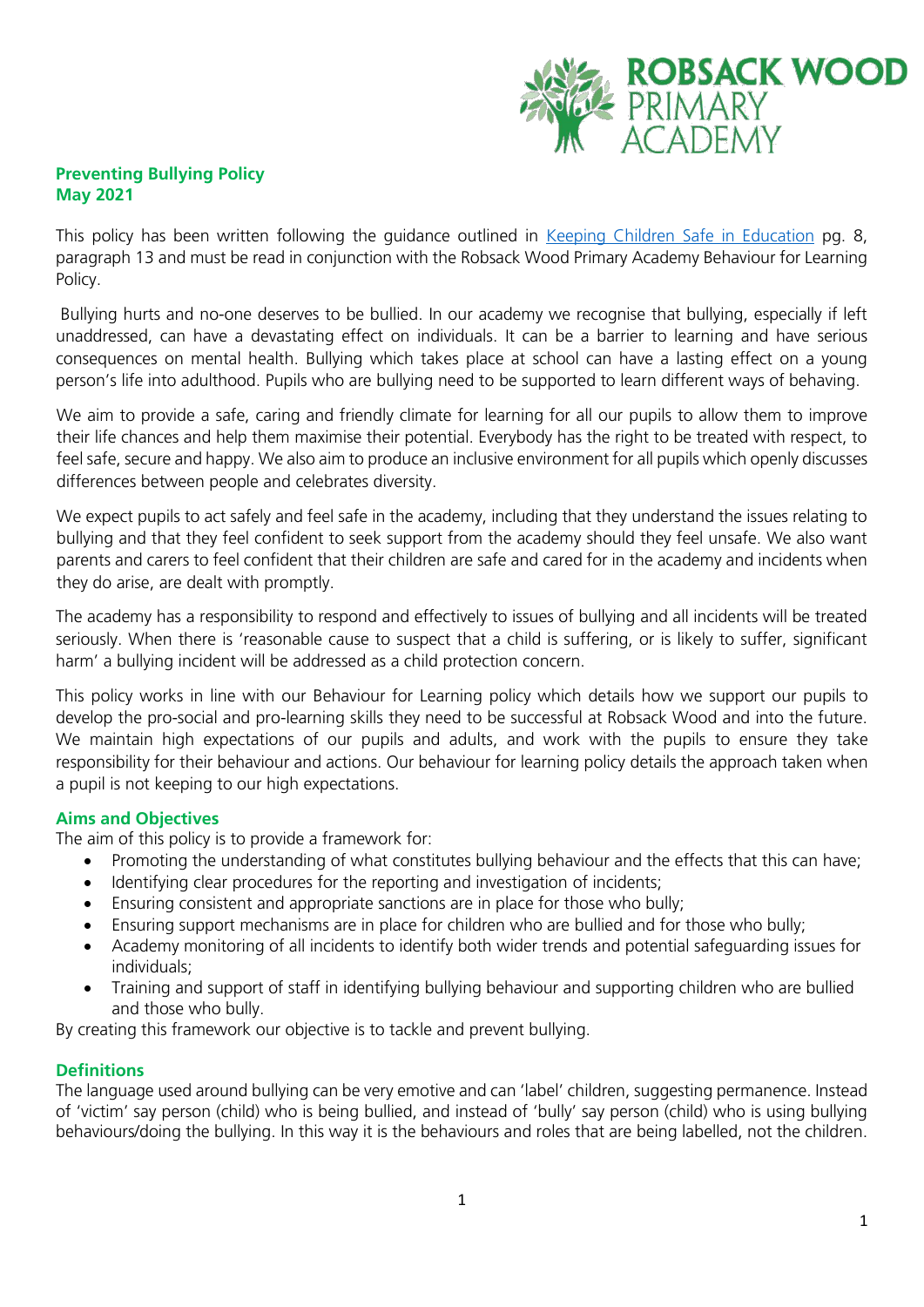Friendship problems and bullying behaviour can be upsetting and unpleasant but it is important to distinguish between the two, as the responses to friendship problems will be different to the strategies used to address bullying behaviour. Friendship problems may be an occasional incident where both pupils disagree and find it difficult to resolve the disagreement without adult support. It is unlikely to be repeated behaviour and may even be accidental, where both children make an effort to resolve the problem. However, we recognise that repeated friendship problems can sometimes lead to bullying behaviour.

Bullying involves dominance of one pupil by another, or a group of others, is premeditated and usually forms a pattern of behaviour. It is behaviour which is intended to hurt, threaten or otherwise intimidate another person and can result in pain and distress to the victim in a physical or mental form.

Bullying is therefore:

- Deliberately hurtful:
- Repeated, often over a period of time;
- Difficult for victims to defend themselves against.

It can take many forms but the main types are:

- Physical hitting, kicking, and taking another's belongings;
- Verbal name calling, insulting, making offensive remarks;
- Indirect spreading nasty stories about someone, exclusion from social groups, being made the subject of rumours in any form
- Cyber name calling, insulting others, spreading rumours or images.
- Psychological bullying defined as any kind of intentional and purposeful mental abuse.

Some forms of bullying are attacks not only on the individual, but also on the group to which the victim may belong. Within the academy we will pay particular attention to:

- Racial harassment and racist bullying;
- Sexual and gender-based bullying;
- The use of homophobic language including biphobic and transphobic references, including deadnaming;
- Bullying of students who have special educational needs or disabilities.
- Prejudice-based and discriminatory bullying

Pupils may become involved in bullying because they:

- Want to dominate others and improve their social status;
- Have low self-esteem:
- Have a lack of remorse or fail to recognise their behaviour as a problem;
- Feel angry or frustrated:
- Struggle socially have been the victim of bullying themselves.

# **Preventing Bullying**

# Strategies employed with our pupils

Through the Evolution of Me curriculum, our pupils will learn the fundamental building blocks and characteristics of positive relationships, focusing on friendships, family relationships, and relationships with other children and with adults. The Evolution of Me curriculum provides learning opportunities that educate and inform pupils about bullying behaviours including cyberbullying and how these can be prevented. Learning provides pupils with the knowledge they need to recognise and to report abuse, including emotional, physical and sexual abuse. This is done by teaching our pupils about boundaries and privacy, ensuring that they understand that they have rights over their own bodies. This also includes understanding boundaries in friendships with peers and also in families and with others, in all contexts, including online.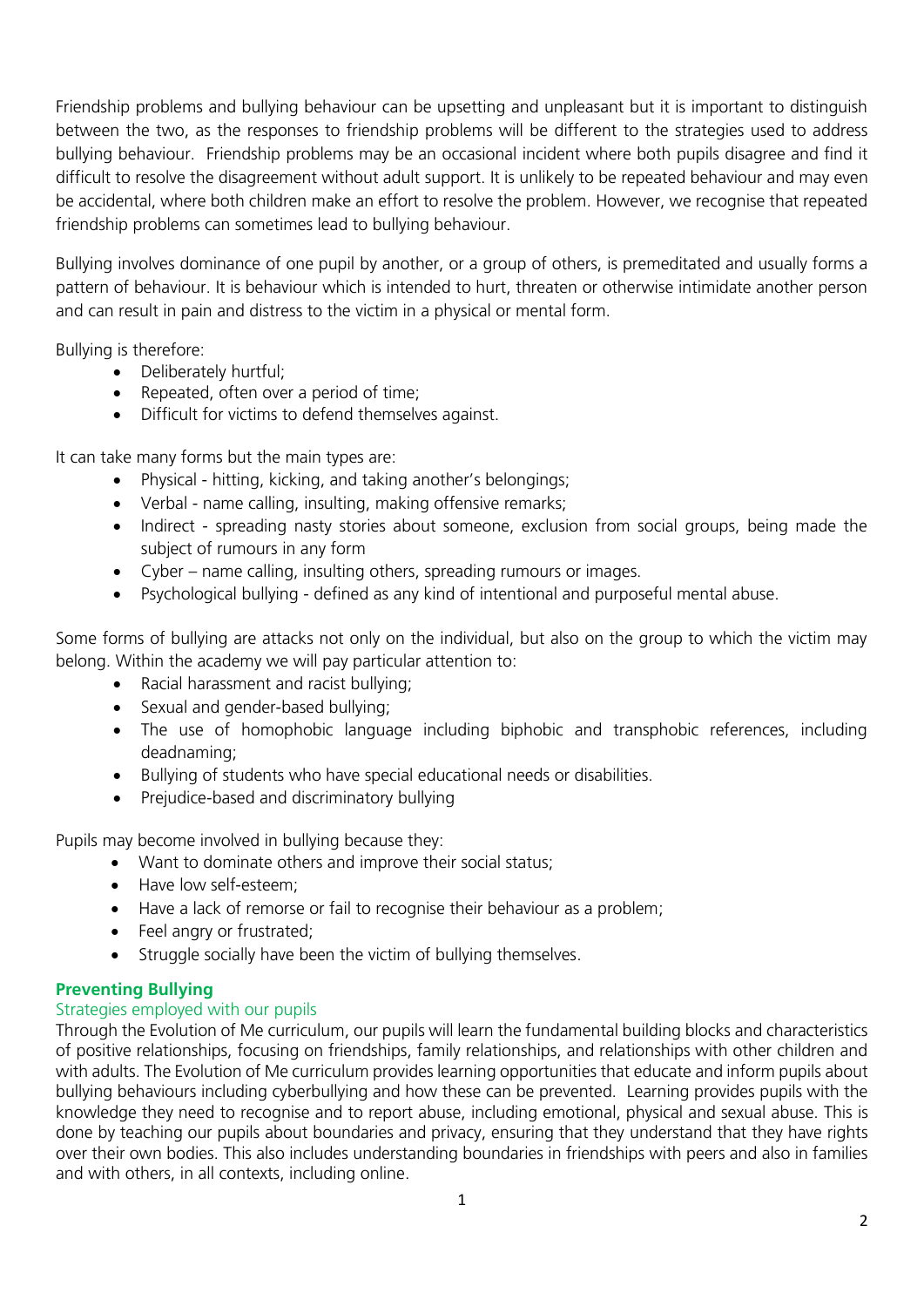In every Evolution of Me session pupils are signposted to support. This includes support that can be received within the academy as well as external support such as Childline and the NSPCC. Posters are also visible around the academy to reinforce the external support available to our pupils.

# **Cyberbullving**

When responding to cyberbullying concerns, the academy will:

- Act as soon as an incident has been reported or identified;
- Provide appropriate support for the person who has been cyberbullied and work with the person who has carried out the bullying to ensure that it does not happen again;
- Encourage the person being bullied to keep any evidence (screenshots) of the bullying activity to assist any investigation;
- Take all available steps where possible to identify the person responsible. This may include:
	- o looking at use of the academy systems;
	- o identifying and interviewing possible witnesses;
	- o Contacting the service provider and the police, if necessary;
	- o Work with the individuals and online service providers to prevent the incident from spreading and assist in removing offensive or upsetting material from circulation.

This may include:

- Support reports to a service provider to remove content if those involved are unable to be identified or if those involved refuse to or are unable to delete content.
- Confiscating and searching pupils' electronic devices, such as mobile phones, in accordance with the law and DfE 'Searching, screening and confiscation at school' and ChildNet cyberbullying guidance.
- Requesting the deletion of locally-held content and content posted online if they contravene academy behavioural policies.
- Ensure that sanctions are applied to the person responsible for the cyberbullying; the academy will take steps to change the attitude and behaviour of the bully, as well as ensuring access to any additional help that they may need.
- Inform the police if a criminal offence has been committed.
- Provide information to staff and pupils regarding steps they can take to protect themselves online. This may include:
	- o advising those targeted not to retaliate or reply;
	- o providing advice on blocking or removing people from contact lists;
	- o helping those involved to think carefully about what private information they may have in the public domain.

We ensure that our pupils are taught safe ways to use the internet as outlined in our Online Safety Policy and Evolution of Me (RSHE) Policy, and encourage safe online behaviour.

### Strategies employed with our staff

The whole academy community will:

- Create and support an inclusive environment which promotes a culture of mutual respect, consideration and care for others, which will be upheld by all.
- Recognise that bullying can be perpetrated or experienced by any member of the community, including adults and children (peer on peer abuse).
- Recognise the potential for children with SEN and disabilities to be disproportionally impacted by bullying and will implement additional pastoral support as required.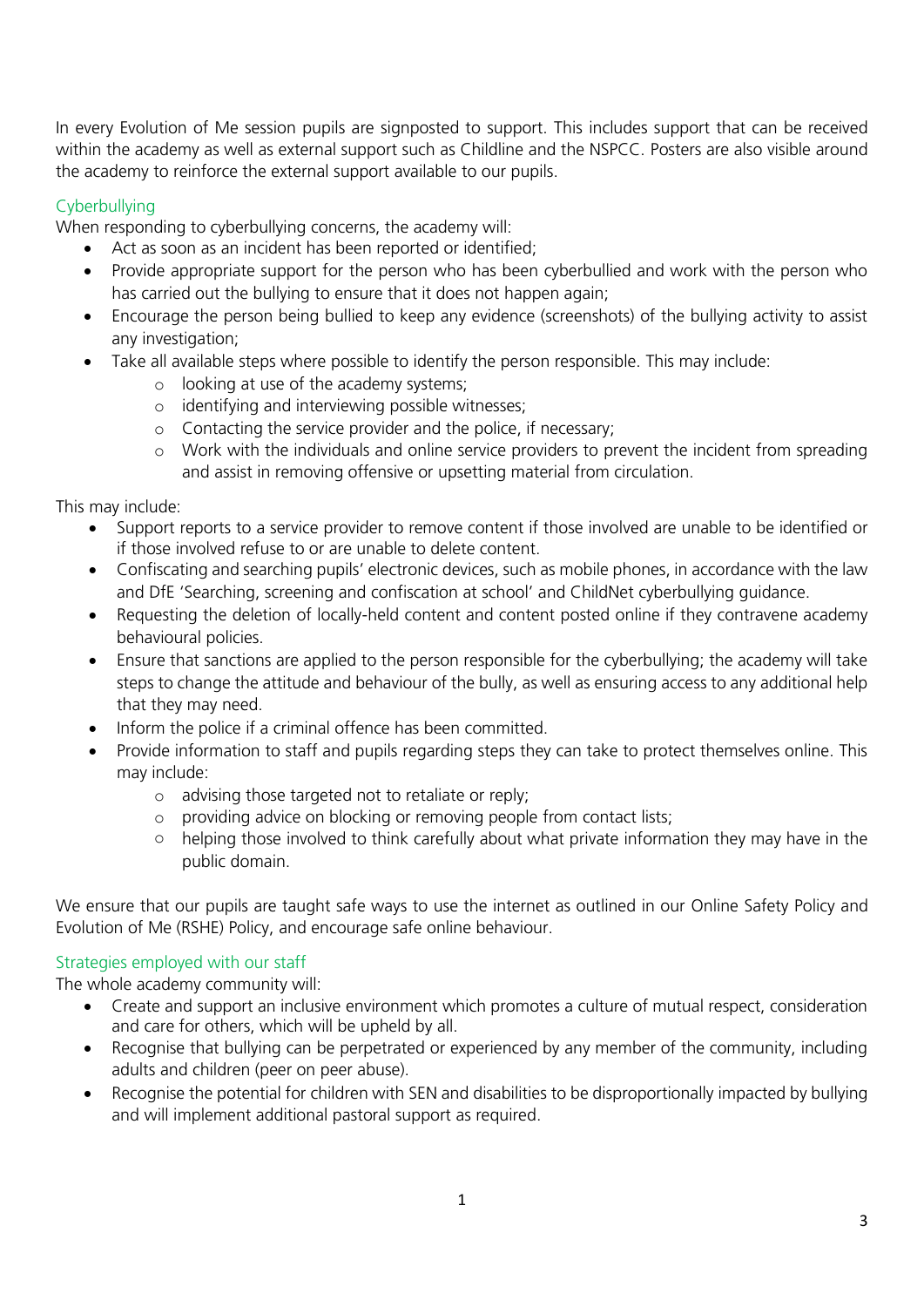- Openly discuss differences between people that could motivate bullying, such as: children with different family situations, such as looked after children or those with caring responsibilities, religion, ethnicity, disability, gender, sexuality or appearance related difference.
- Actively promote the academy values of respect, kindness, courage, determination and honesty, within the classroom, during collective worship, and in wider academy life (e.g. by all adults, including playtime and lunch supervisors) modelling the values at all times.
- Challenge practice and language (including 'banter') which does not uphold the academy values.
- Encourage pupils to use technology, especially mobile phones and social media, positively and responsibly.
- Work with staff, the wider community and outside agencies to prevent and tackle concerns including all forms of prejudice-driven bullying.
- Actively create "safe spaces" for all pupils, but particularly for vulnerable pupils.
- Celebrate success and achievements through a range of pupil achievement awards, pupil postcards and verbal feedback to promote and build a positive academy ethos.
- Attend annual safeguarding training and receive regular updates.
- Receive regular coaching and support in order to raise awareness.

#### Strategies employed with our parents

Parents and carers have a responsibility to support the academy's Preventing Bullying Policy and to actively encourage their child to be a positive member of the academy community.

As an academy we work with our parents and carers to prevent bullying by providing advice and guidance on what to look out for as signs and symptoms of bullying. These could be:

- being frightened of walking to or from the academy
- not wanting to go on public transport
- change their usual routine
- beg to be driven to the Academy
- being unwilling to go to the Academy
- becoming anxious and withdrawn
- attempted or threatened suicide
- crying themselves to sleep at night/nightmares
- feeling ill in the mornings
- truanting
- beginning to do poorly at school
- coming home with clothes/books torn
- having possessions 'go missing'
- asking for money or stealing money
- unexplained cuts/bruises
- coming home hungry (money/lunch has been stolen)
- becoming withdrawn, lacking in confidence
- becoming aggressive and unreasonable
- bullying other children or siblings
- giving improbable excuses for any of the above

We provide useful information for parents on preventing bullying, safe use of the internet and cyberbullying via Newsletters and updates, Dear Parents, our website and Twitter.

#### **Reporting bullying incidents**

Pupils can report bullying to any member of the academy staff. Each class has a Worry Box which pupils can use to share information if they struggle to verbalise their concerns. Parents and carers can report incidents by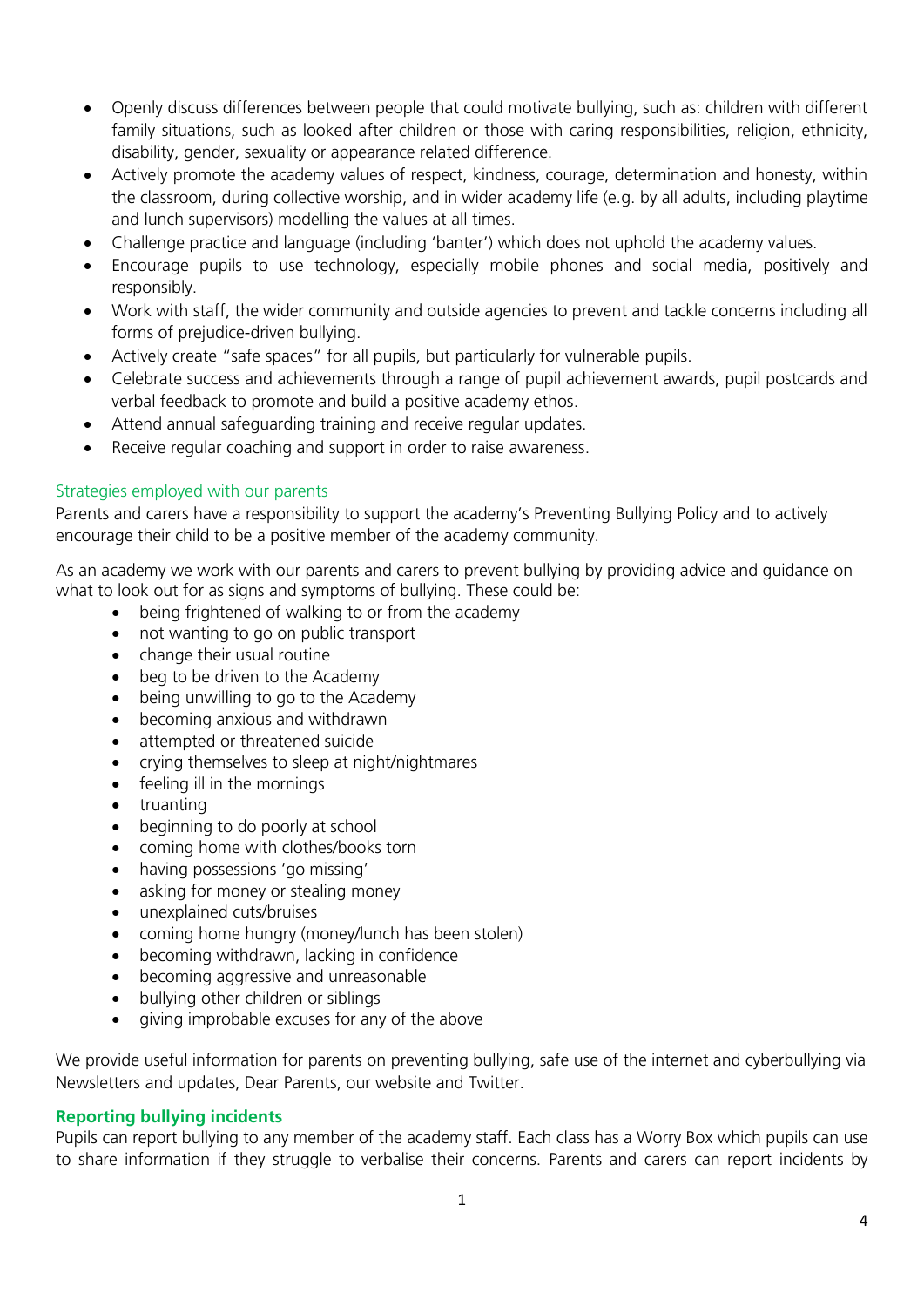contacting the academy safeguarding team via email or telephone. Staff will report incidents by recording incidents on CPOMS and discussing concerns with class teachers and members of the senior leadership team.

### **Investigating and Responding to Bullying Incidents**

The following steps may be taken when dealing with all incidents of bullying reported to the academy:

- If bullying is suspected or reported, the incident will be dealt with immediately by the member of staff who has been approached or witnessed the concern. The incident will be logged on CPOMS under the category of 'Bullying, Cyber-Bullying, Physical, Emotional, Homophobic, Racist Incident, Violent Incident' and the relevant class teachers and senior leaders, including the Executive Principal will be alerted.
- The academy will provide appropriate support for the person being bullied making sure they are not at risk of immediate harm and will involve them in any decision making as appropriate.
- Executive Principal, Designated Safeguarding Lead (DSL) or another member of leadership staff will interview all parties involved.
- The Executive Principal and DSL will always be informed of all bullying issues where there are safeguarding concerns.
- The academy will speak with and inform other staff members, where appropriate.
- The academy will ensure parents/carers are kept informed about the concern and action taken, as appropriate and in line with child protection and confidentially policies.
- Natural consequences, as identified within the academy Behaviour for Learning Policy, and support will be implemented in consultation with all parties concerned.
- If necessary, other agencies may be consulted or involved, such as the police, if a criminal offence has been committed, or other local services including early help or children's social care, if a child is felt to be at risk of significant harm.
- Where the bullying of or by pupils takes place off academy site or outside of normal academy hours (including cyberbullying), the academy will ensure that the concern is fully investigated. If required, the DSL will collaborate with other schools or academies.
- Appropriate action will be taken, including providing support for both parties and implementing sanctions within the academy in accordance with this policy and the academy's behaviour for learning policy.
- A clear and precise account of bullying incidents will be recorded by the academy, in accordance with existing procedures using CPOMS. This will include recording appropriate details regarding decisions and action taken.

#### **Supporting the pupil who has been bullied**

Pupils who have been bullied will be supported by coaching and restorative practice as detailed:

 Reassuring the pupil and providing continuous pastoral support; offering an immediate opportunity to discuss the experience with their teacher, the designated safeguarding lead, or a member of staff of their choice; being advised to keep a record of the bullying as evidence and discuss how respond to concerns and build resilience as appropriate; working towards restoring self-esteem and confidence; providing ongoing support; this may include: working and speaking with staff, offering wider Nurture provision, engaging with parents and carers; where necessary, working with the wider community and local/national organisations to provide further or specialist advice and guidance; this could include support through Early Help or Specialist Children's Services, or support through the Children and Young People's Mental Health Service (CYPMHS).

### **Supporting the pupil using the bullying behaviours**

Pupils who have perpetrated bullying will be helped by:

 Discussing what happened, establishing the concern and the need to change; informing parents/carers to help change the attitude and behaviour of the child; providing appropriate education and support regarding their behaviour or actions; if online, requesting that content be removed and reporting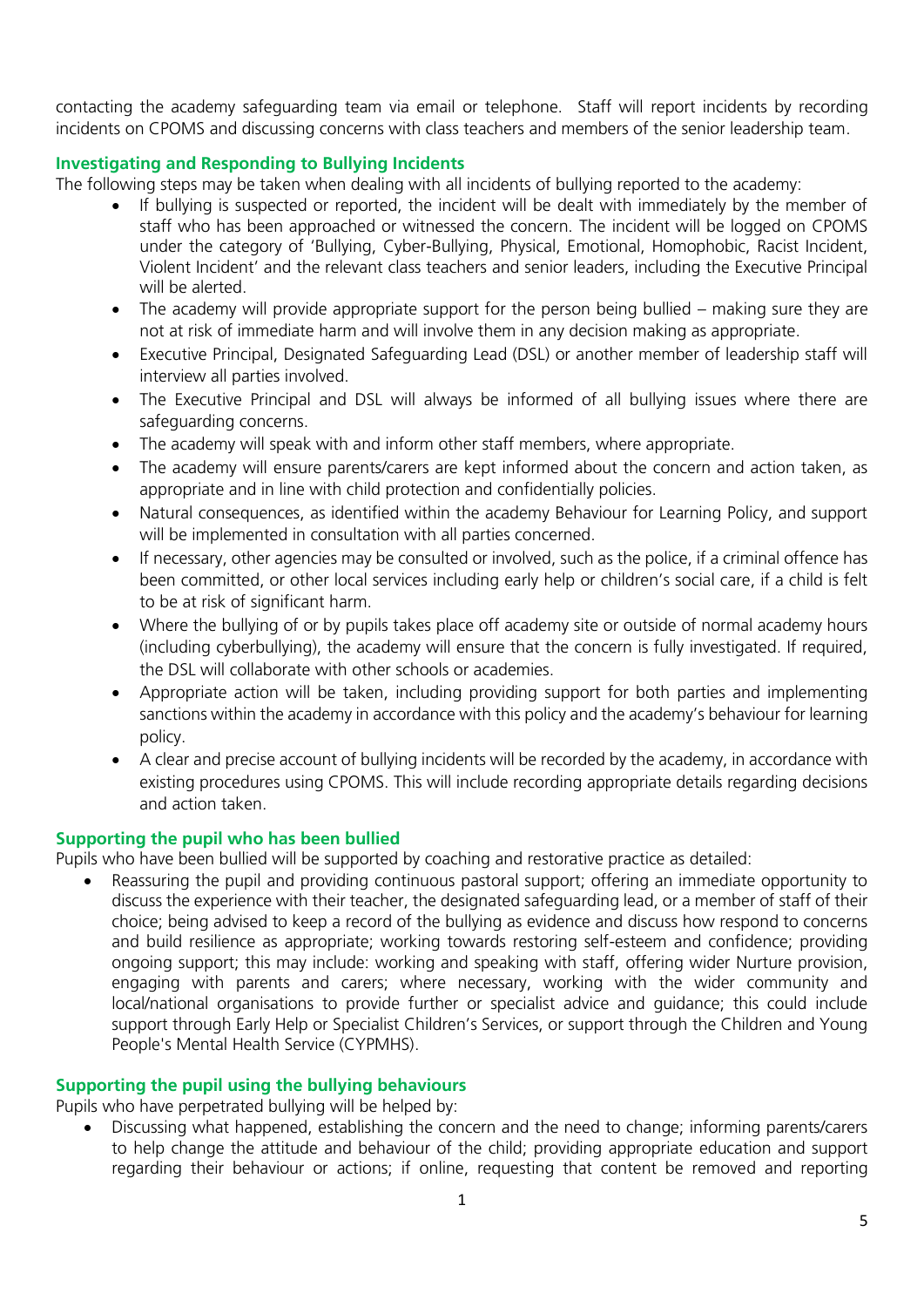accounts/content to service provider; sanctioning, in line with academy behaviour/discipline policy; this may include official warnings, detentions, removal of privileges (including online access when encountering cyberbullying concerns), and fixed-term or permanent exclusions; where necessary, working with the wider community and local/national organisations to provide further or specialist advice and guidance; this may include involvement from the Police or referrals to Early Help, Specialist Children's Services, or the Children and Young People's Mental Health Service.

### **Bullying outside of academy premises**

Principals have a specific statutory power to discipline pupils for poor behaviour outside of the academy premises. This can relate to any bullying incident occurring anywhere off the academy premises such as on public transport or on the way to or from the academy.

The bullying may be done by pupils from our own Academy, by pupils from other schools or by people who are not at school at all. Where a pupil or parent or carer tells us of bullying outside of the Academy premises we will, as appropriate:

- Talk to pupils about how to avoid or handle bullying outside of the Academy;
- Talk to the Principal of another school whose students are bullying;
- Talk to the transport company about bullying on buses;
- Use community links to set up restorative meetings;
- Talk to the police and community team to gain external help and advice.

#### **Monitoring and Review**

The Local Board have defined responsibilities for the monitoring of pupil/student welfare and will receive regular reports on racist and homophobic incidents through the termly Principals report.

The academy will ensure that they regularly monitor and evaluate mechanisms to ensure that the policy is being consistently applied. The Executive Principal will be informed of bullying concerns, as appropriate. The named local board member for bullying will report on a regular basis to the local board on incidents of bullying, including outcomes. Regular reports are extracted from CPOMS to give us a clear picture of bullying incidents. These are then analysed to look for trends and inform actions. Any persistent issues identified will be incorporated into the academy's action planning.

#### **Legislation and associated policies**

Legislation:

- The Education (Independent School Standards) Regulations 2014 The Education (Independent School Standards) Regulations 2014
- The Equality Act 2010
- Public Sector Equality Duty
- Part 3 of the Children and Families Act 2014
- Children Act 1989

This policy links with several other policies, practices and action plans including:

- Trust ICT Acceptable Use Policies (AUP)
- Staff Code of Conduct
- Academy Behaviour for Learning Policy
- Academy Child Protection and Safeguarding Policy
- Academy Online Safety Policy
- Curriculum policies, such as: Computing, Relationships, Sex Education and Health Education (RSHE)
- Trust Data Protection Policy
- Trust Photography and Image Sharing Policy
- Trust Social Media Policy
- Trust Complaints Policy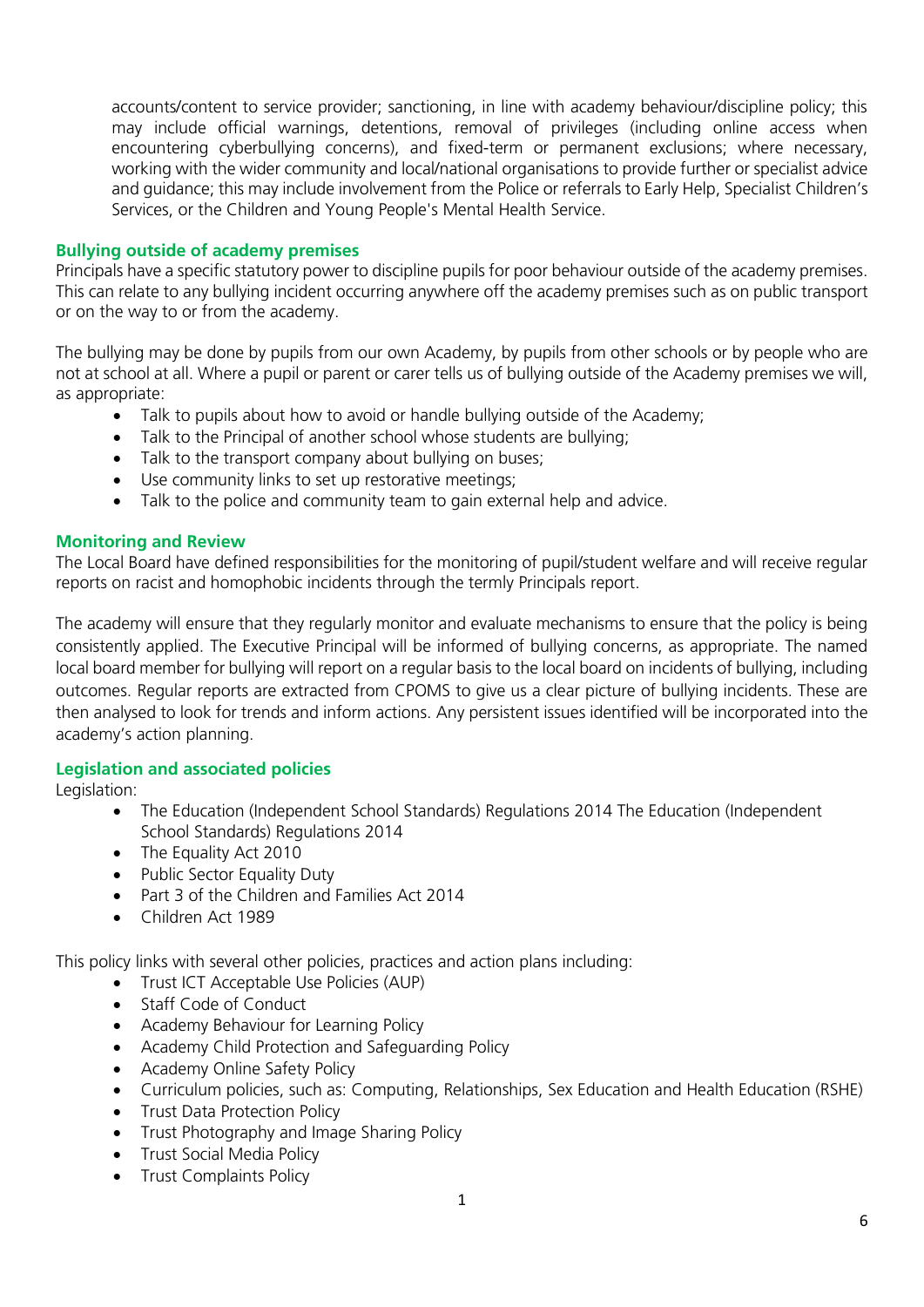### **Further sources of information**

The following organisations provide support for schools and parents dealing with specific bullying issues including the social, mental or emotional affects caused by bullying.

[The Anti-Bullying Alliance \(ABA\):](http://www.anti-bullyingalliance.org.uk/) Founded in 2002 by NSPCC and National Children's Bureau, the Anti-Bullying Alliance ABA) brings together over 100 organisations into one network to develop and share good practice across the whole range of bullying issues.

The ABA has also put together a fact sheet outlining the range of support that is available to schools and young people from the anti-bullying sector which can be accessed [here.](https://www.anti-bullyingalliance.org.uk/tools-information/all-about-bullying/choosing-anti-bullying-tools)

[The Diana Award:](http://diana-award.org.uk/) Anti-Bullying Ambassadors programme to empower young people to take responsibility for changing the attitudes and behaviour of their peers towards bullying. It will achieve this by identifying, training and supporting school anti-bullying ambassadors.

[Kidscape:](http://www.kidscape.org.uk/) Charity established to prevent bullying and promote child protection providing advice for young people, professionals and parents about different types of bullying and how to tackle it. They also offer specialist training and support for school staff, and assertiveness training for young people.

[Restorative Justice Council:](http://restorativejustice.org.uk/restorative-practice-schools) Includes best practice guidance for practitioners 2011.

#### **Cyber-bullying and online safety**

[ChildNet International:](http://www.childnet.com/) Specialist resources for young people to raise awareness of online safety and how to protect themselves. Website specifially includes new [cyberbullying](http://www.childnet.com/new-for-schools/cyberbullying-guidance-and-practical-toolkit) [guidance and a practical PSHE](http://www.childnet.com/new-for-schools/cyberbullying-guidance-and-practical-toolkit) toolkit for schools.

[Digizen:](http://www.digizen.org/) provides online safety information for educators, parents, carers and young people.

[Internet Matters:](https://www.internetmatters.org/) provides help to keep children safe in the digital world.

[Think U Know:](https://www.thinkuknow.co.uk/) resources provided by Child Exploitation and Online Protection (CEOP) for children and young people, parents, carers and teachers.

[The UK Council for Child Internet Safety \(UKCCIS\)](https://www.gov.uk/government/groups/uk-council-for-child-internet-safety-ukccis) has produced a range of resources for schools, colleges and parents about how to keep children safe online, this includes advice for schools and colleges on responding to incidents of 'sexting.'

#### **LGBTQi+**

[Barnardos:](http://www.barnardos.org.uk/what_we_do/our_work/lgbtq.htm) through its LGBTQ Hub, offers guidance to young people, parents and teachers on how to support LGBT students and tackle LGBT prejudice-based bullying

[EACH:](http://www.eachaction.org.uk/) (Educational Action Challenging Homophobia): provides a national freephone Actionline for targets of homophobic or transphobic bullying and training to schools on sexual orientation, gender identity matters and cyberhomophobia.

[Metro Charity:](https://www.metrocentreonline.org/) an equality and diversity charity, providing health, community and youth services across London, the South East, national and international projects. Metro works with anyone experiencing issues related to gender, sexuality, diversity or identity

[Proud Trust:](https://www.theproudtrust.org/) helps young people empower themselves to make a positive change for themselves and their communities through youth groups, peer support, delivering of training and events, campaigns, undertaking research and creating resources.

[Schools Out:](http://www.schools-out.org.uk/) Offers practical advice, resources (including lesson plans) and training to schools on LGBT equality in education.

[Stonewall:](http://www.stonewall.org.uk/) An LGB equality organisation with considerable expertise in LGB bullying in schools, a dedicated youth site, resources for schools, and specialist training for teachers.

#### **SEND**

[Mencap:](http://www.mencap.org.uk/) Represents people with learning disabilities, with specific advice and information for people who work with children and young people.

[Changing Faces:](https://www.changingfaces.org.uk/Home) Provide online resources and training to schools on bullying because of physical difference.